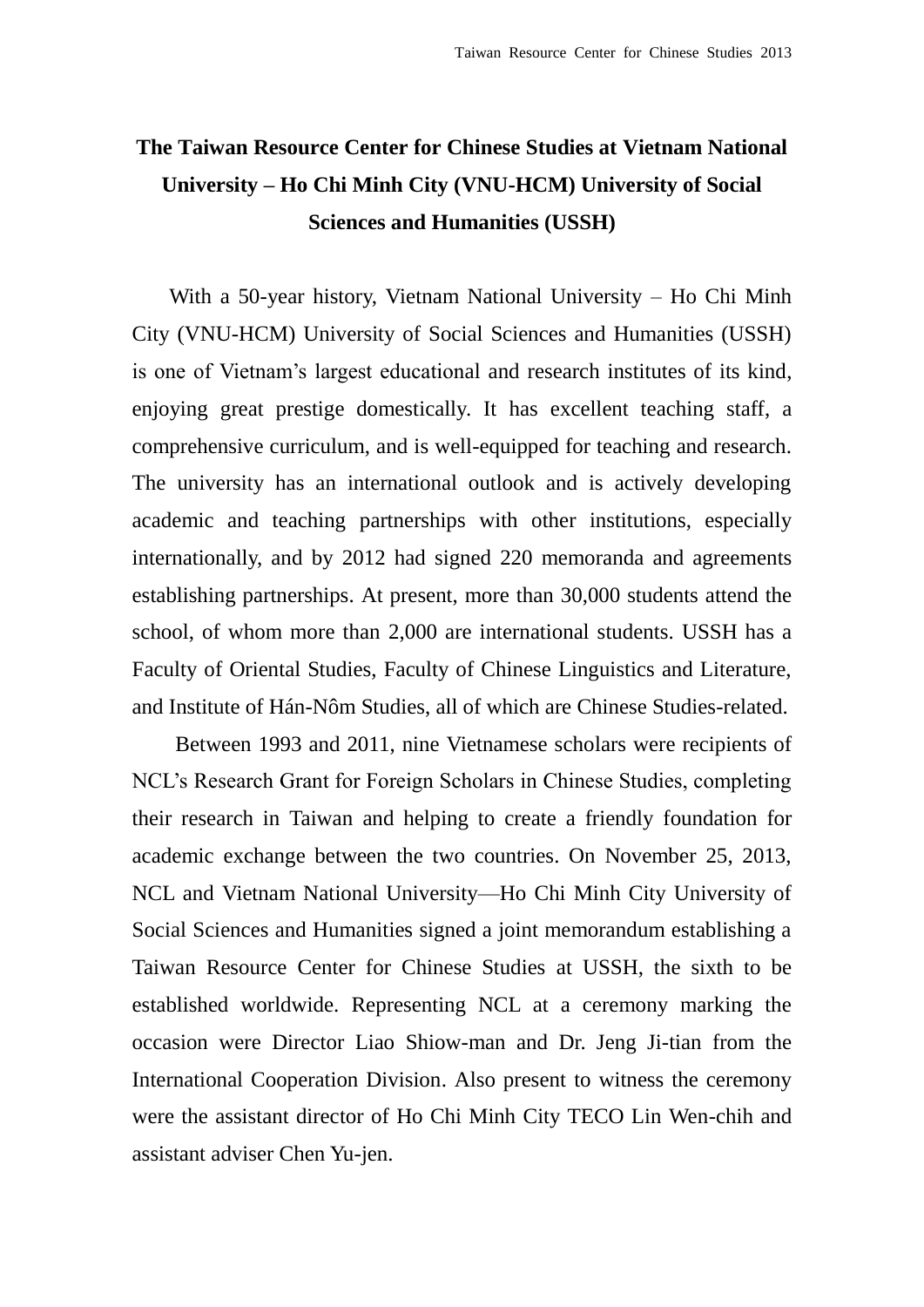The Taiwan Resource Center for Chinese Studies at USSH currently stocks 496 titles spanning 576 volumes of Chinese-language Chinese Studies and Taiwan Studies research publications donated by NCL, covering subjects such as literature, history, religion, economics and society, boosting the university's teaching and research capabilities. The opening of the Center establishes a platform for exchanging knowledge and research in global Chinese Studies and Taiwan Studies, and will deepen the long-standing academic friendship between Taiwan and Vietnam. In order to serve a wider range of Chinese Studies scholars and promote overseas academic exchange, NCL will continue to disseminate research and share resources through the Resource Center, and to provide the University of Social Sciences and Humanities with Taiwan's top publications and research resources.



Representatives from NCL and USSH pose for a photograph following the signing of a joint memorandum establishing partnership between the two institutions



NCL presents USSH with its initial collection of 496 Chinese Studies and Taiwan Studies related books spanning 576 volumes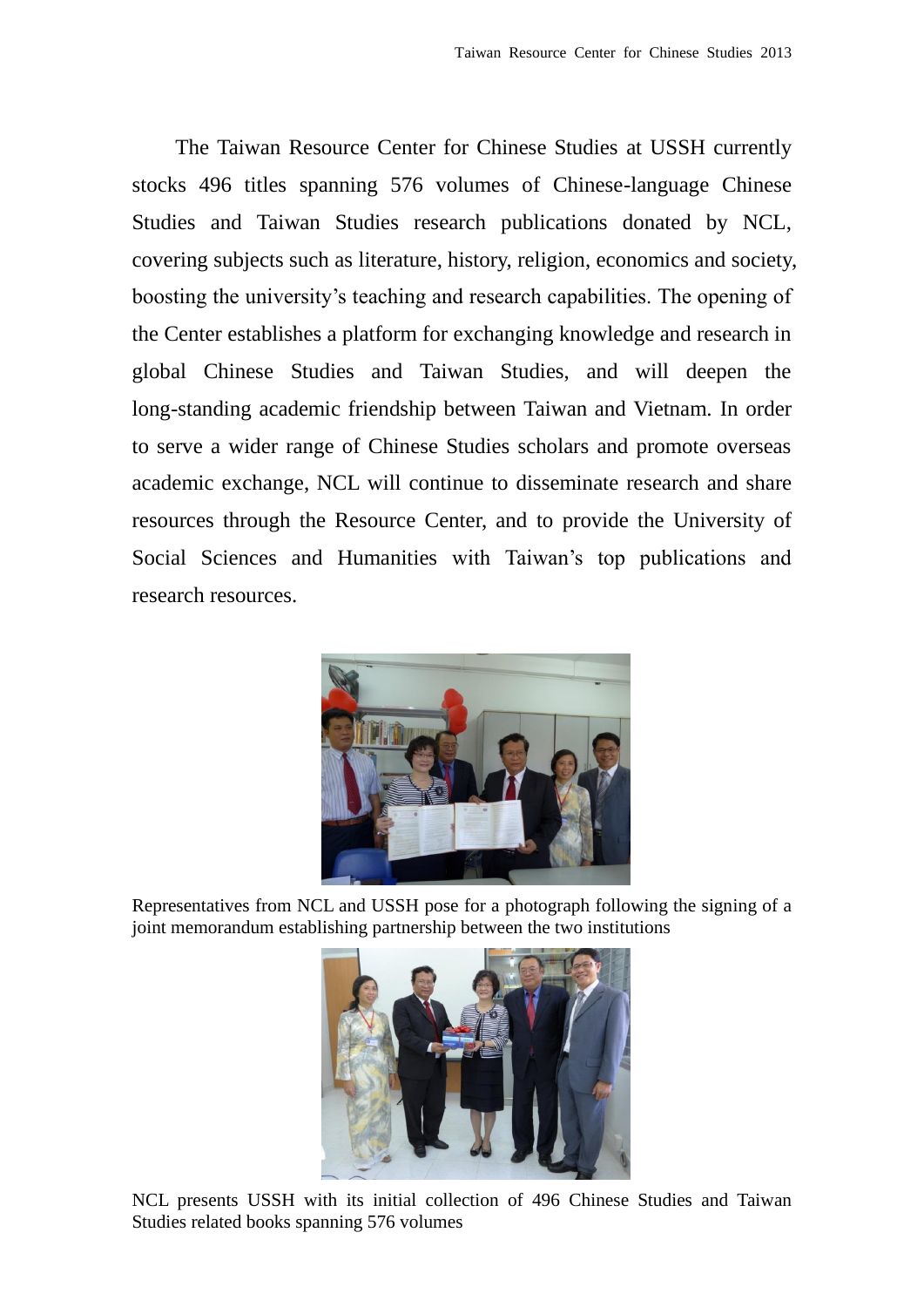

USSH president Prof. Vo Van Sen (far left) and NCL International Cooperation Division director Liao Shiow-man  $(2<sup>nd</sup>$  right) formally open the Taiwan Resource Center for Chinese Studies at USSH



Opening ceremony attendees pose for a photograph following the opening of the Taiwan Resource Center for Chinese Studies at USSH. Also present to witness the ceremony were the assistant director of Ho Chi Minh City TECO Lin Wen-chih (3rd right) and assistant adviser Chen Yu-jen (far right).



The Taiwan Resource Center for Chinese Studies at USSH formally opens its doors